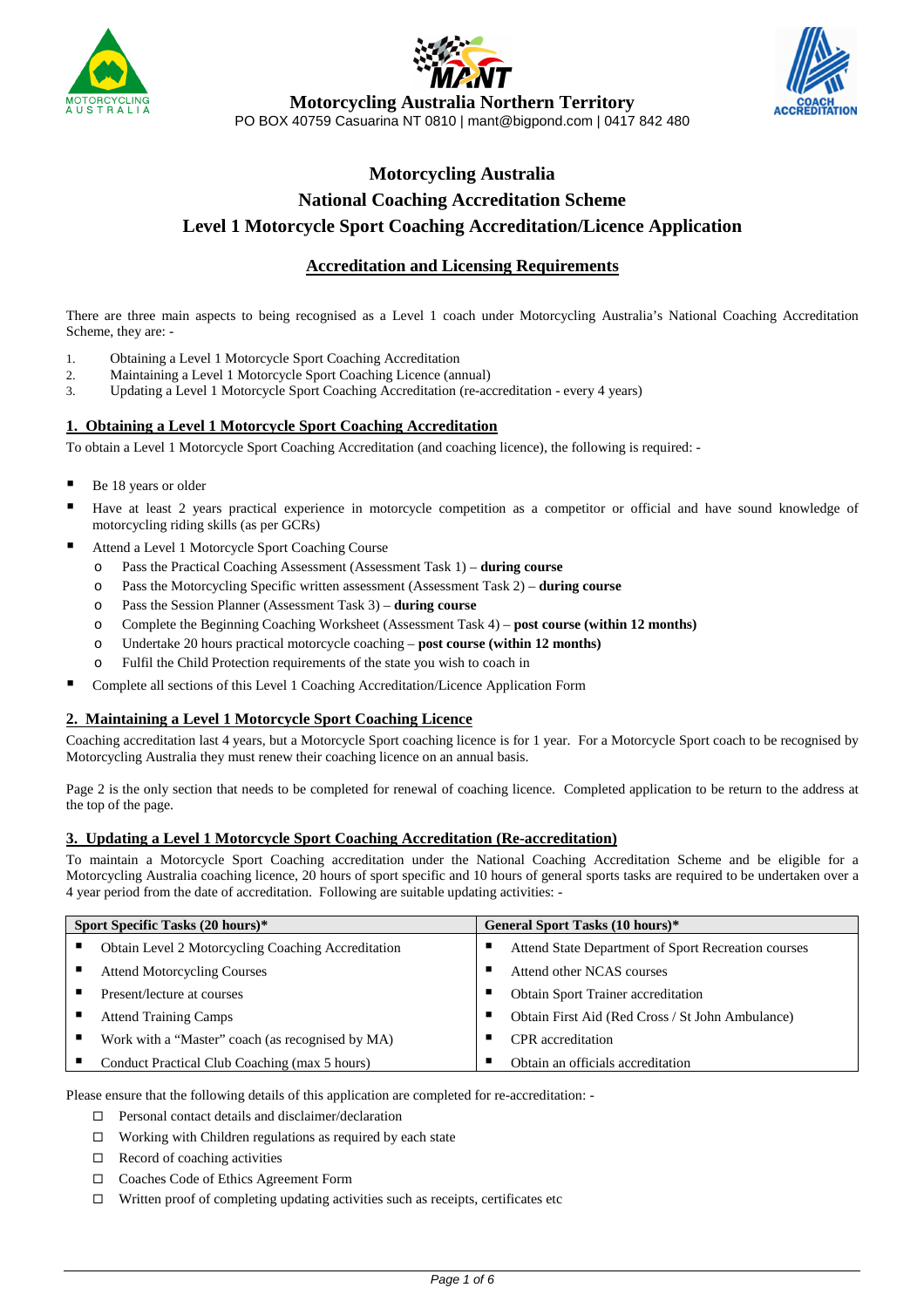



**Motorcycling Australia Northern Territory**  PO BOX 40759 Casuarina NT 0810 | mant@bigpond.com | 0417 842 480



# **Motorcycling Australia National Coaching Accreditation Scheme Level 1 Motorcycle Sport Coaching Accreditation/Licence Application**

# **Personal Details**

|  | Phone (h): $\qquad \qquad$ Phone (w): $\qquad \qquad$ Phone (w): $\qquad \qquad$ |  |  |  |
|--|----------------------------------------------------------------------------------|--|--|--|
|  |                                                                                  |  |  |  |
|  |                                                                                  |  |  |  |
|  |                                                                                  |  |  |  |
|  |                                                                                  |  |  |  |
|  |                                                                                  |  |  |  |
|  |                                                                                  |  |  |  |

# **Disclaimer/declaration**

I have no known medical condition that renders me unable to coach and I confirm that the details contained in this application are accurate to the best of my knowledge. I further agree to Motorcycling Australia disclosing my name and contact details for coaching and/or licence testing purposes.

Signed: Date: Date:

### **Working with Children**

Below are the State specific legislative requirements for working with children. Please contact the respective State Controlling Body for further information on meeting these requirements.

| <b>State</b> | Requirement                                  | <b>State</b> | Requirement                            |
|--------------|----------------------------------------------|--------------|----------------------------------------|
| <b>NSW</b>   | <b>Prohibited Employment Declaration</b>     | SА           | Police Check from SA Police Department |
| QLD<br>VIC   | Suitability Card (blue card)                 | WA           | Working with Children check            |
|              | n/a                                          | <b>ACT</b>   | n/a                                    |
| NT           | Working With Children Clearance (ochre card) | <b>TAS</b>   | n/a                                    |

### **Level 1 Motorcycle Coaching Licence Fee**

The annual licence fee is \$20. Payment can be made by Cheque, Direct Debit or money order.

**Payment made to:** 

Motorcycling Australia Northern Territory, PO Box 154, Howard Springs, NT, 0835 Commonwealth Bank Account BSB 065901 102088441

**Office Use Only** 

Coaching Licence No.: Other MA Licence No (i.e. Official):

*All applications to be retained by the State Controlling Body*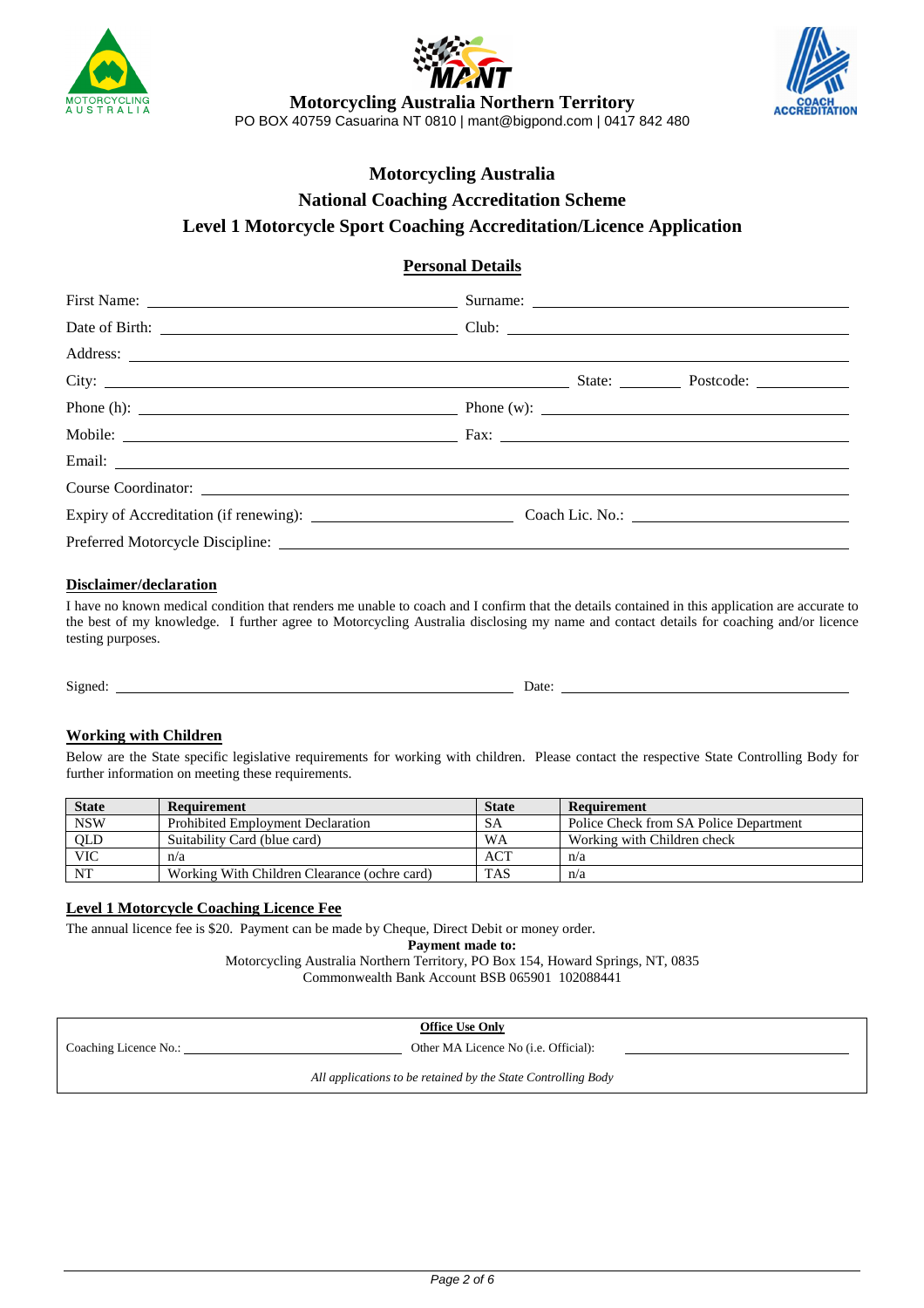

Г





**Motorcycling Australia Northern Territory**  PO BOX 40759 Casuarina NT 0810 | mant@bigpond.com | 0417 842 480

# **Motorcycling Australia National Coaching Accreditation Scheme Level 1 Motorcycle Sport Coaching Accreditation/Licence Application**

# **Record of Coaching Activities**

The table below must be maintained as a record of practical motorcycle coaching experience to gain accreditation or updating for reaccreditation. Requirement for accreditation and re-accreditation are: -

- **Accreditation:** 20 hours after attending a Level 1 Motorcycle Sport coaching course (within 12 months of course).
- **Re-accreditation/Updating:** 30 hours coaching during the 4 year accreditation period (20 sport specific and 10 general sport)

Once the required hours have been achieved send this record in with the completed application. **Please note:** the hours listed below must be verified by another coach, official or club representative (president, secretary etc) by them signing this form.

| <b>Date</b> | <b>Type of Coaching Activity</b> | <b>Venue of Session</b> | <b>Hours</b> | Supervisor (coach, official or<br>club representative) | Signature of<br>Supervisor | Licence No. of<br>Supervisor |
|-------------|----------------------------------|-------------------------|--------------|--------------------------------------------------------|----------------------------|------------------------------|
|             |                                  |                         |              |                                                        |                            |                              |
|             |                                  |                         |              |                                                        |                            |                              |
|             |                                  |                         |              |                                                        |                            |                              |
|             |                                  |                         |              |                                                        |                            |                              |
|             |                                  |                         |              |                                                        |                            |                              |
|             |                                  |                         |              |                                                        |                            |                              |
|             |                                  |                         |              |                                                        |                            |                              |
|             |                                  |                         |              |                                                        |                            |                              |
|             |                                  |                         |              |                                                        |                            |                              |
|             |                                  |                         |              |                                                        |                            |                              |
|             |                                  |                         |              |                                                        |                            |                              |
|             |                                  |                         |              |                                                        |                            |                              |
|             |                                  |                         |              |                                                        |                            |                              |
|             |                                  |                         |              |                                                        |                            |                              |
|             |                                  |                         |              |                                                        |                            |                              |
|             |                                  |                         |              |                                                        |                            |                              |
|             |                                  |                         |              | <b>Total Hours:</b>                                    |                            |                              |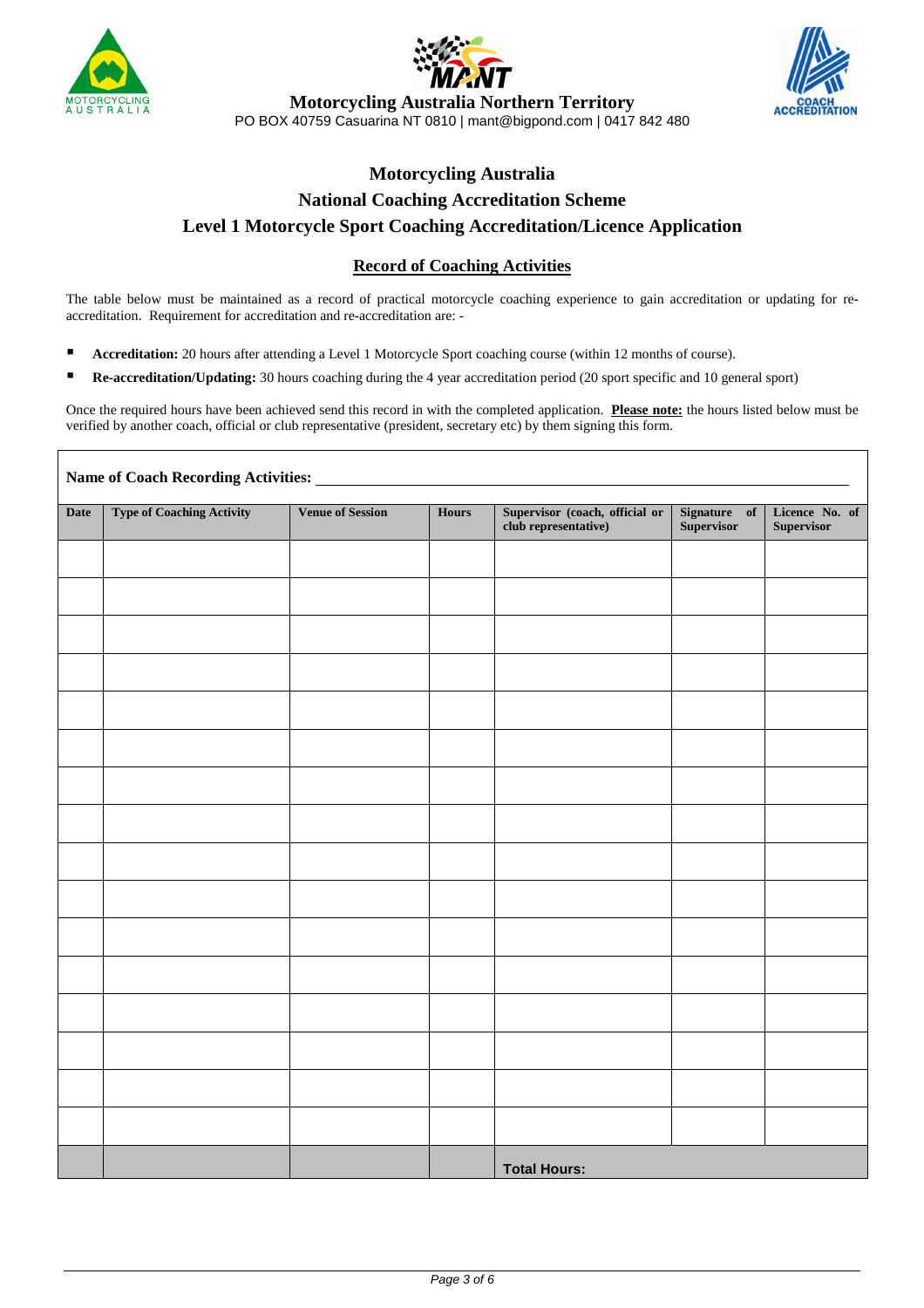





**Motorcycling Australia Northern Territory** 

PO BOX 40759 Casuarina NT 0810 | mant@bigpond.com | 0417 842 480

# **Motorcycling Australia National Coaching Accreditation Scheme Level 1 Motorcycle Sport Coaching Accreditation/Licence Application Coach's Code of Ethics Agreement Form**

To gain **accreditation** or **re-accreditation** as a Motorcycle Coach and be registered with the National Coaching Accreditation Scheme (NCAS) this page must be completed and returned along with other sections of this application. *To Motorcycling Australia and its State Controlling Bodies:* 

I, (*Full Name)* am seeking **Level 1** Coaching **Accreditation / Re-Accreditation (please circle)** with Motorcycling Australia's National Coaching Accreditation Scheme

#### *I agree to the following terms:*

- 1. To abide by Motorcycling Australia's Code of Ethics for Coaches, as below
- 2. Acknowledge that Motorcycling Australia may take disciplinary action against me, if I breach the code of ethics. I understand that Motorcycling Australia is required to implement a complaints handling procedure in accordance with the principles of natural justice, in the event of an allegation against me.
- 3. Acknowledge that disciplinary action against me may include de-registration from the National Coaching Accreditation Scheme.\*
- 4. To abide by State specific guidelines and Motorcycling Australia's coaching policies.

Signature **Date** 

#### *Coach's Code of Ethics:*

l

- 5. Respect the rights, dignity and worth of every human being.
- Within the context of the activity, treat everyone equally regardless of sex, disability, ethnic origin or religion.
- 6. Ensure the athlete's time spent with you is a positive experience.
	- All athletes are deserving of equal attention and opportunities.
- 7. Treat each athlete as an individual.
	- Respect the talent, developmental stage and goals of each individual athlete and Help each athlete reach their full potential.
- 8. Be fair, considerate and honest with athletes
- 9. Be professional and accept responsibility for your actions.
	- Language, manner, punctuality, preparation and presentation should display high standards.
	- Display control, respect, dignity, and professionalism to all involved with the sport this includes opponents, coaches, officials, administrators, the media, parents and spectators.
		- Encourage your athletes to demonstrate the same qualities.
- 10. Make a commitment to providing a quality service to your athletes.
	- Maintain or improve your current NCAS accreditation
	- Seek continual improvements through performance appraisal and ongoing coach education.
	- Provide a training program which is planned and sequential and Maintain appropriate records.
- 11. Operate within the rules and spirit of your sport.
	- The guidelines of national and international bodies governing your sport should be followed. Please contact your sport for a copy of its rule book, constitution, bylaws, relevant policies e.g. Anti-Doping Policy, selection procedures.
- 12. Any physical contact with athletes should be: \*
- Appropriate to the situation and Necessary for the athlete's skill development.
- 13. Refrain from any form of personal abuse towards your athlete. \*
	- This includes verbal, physical and emotional abuse.
	- Be alert to any forms of abuse directed towards your athletes from other sources whilst they are in your care.
- 14. Refrain from any form of harassment towards your athlete.
	- This includes sexual and racial harassment, racial vilification and harassment on the grounds of disability.
		- You should not only refrain from initiating a relationship with an athlete, but also discourage any attempt by an athlete to initiate a sexual relationship with you, explaining the ethical basis of your refusal.
- 15. Provide a safe environment for training and competition.
	- Ensure equipment and facilities meet safety standards.
	- Equipment, rules, training and the environment need to be appropriate for the age and ability of the athletes.
- 16. Show concern and caution towards sick and injured athletes.
	- Provide a modified training program where appropriate and allow further participation in training and competition only when appropriate.
	- Encourage athletes to seek medical advice when required and maintain the same interest and support towards sick and injured athletes.
- 17. Be a positive role model for your sport and athlete.

#### **\* Please refer to the Harassment-Free Sport Guidelines available from the Australian Sports Commission or contact Motorcycling Australia, for more information on harassment issues**

**Coaches should….** 

- Be treated with respect and openness and have access to self-improvement opportunities.
- Be matched with a level of coaching appropriate to their level of competence.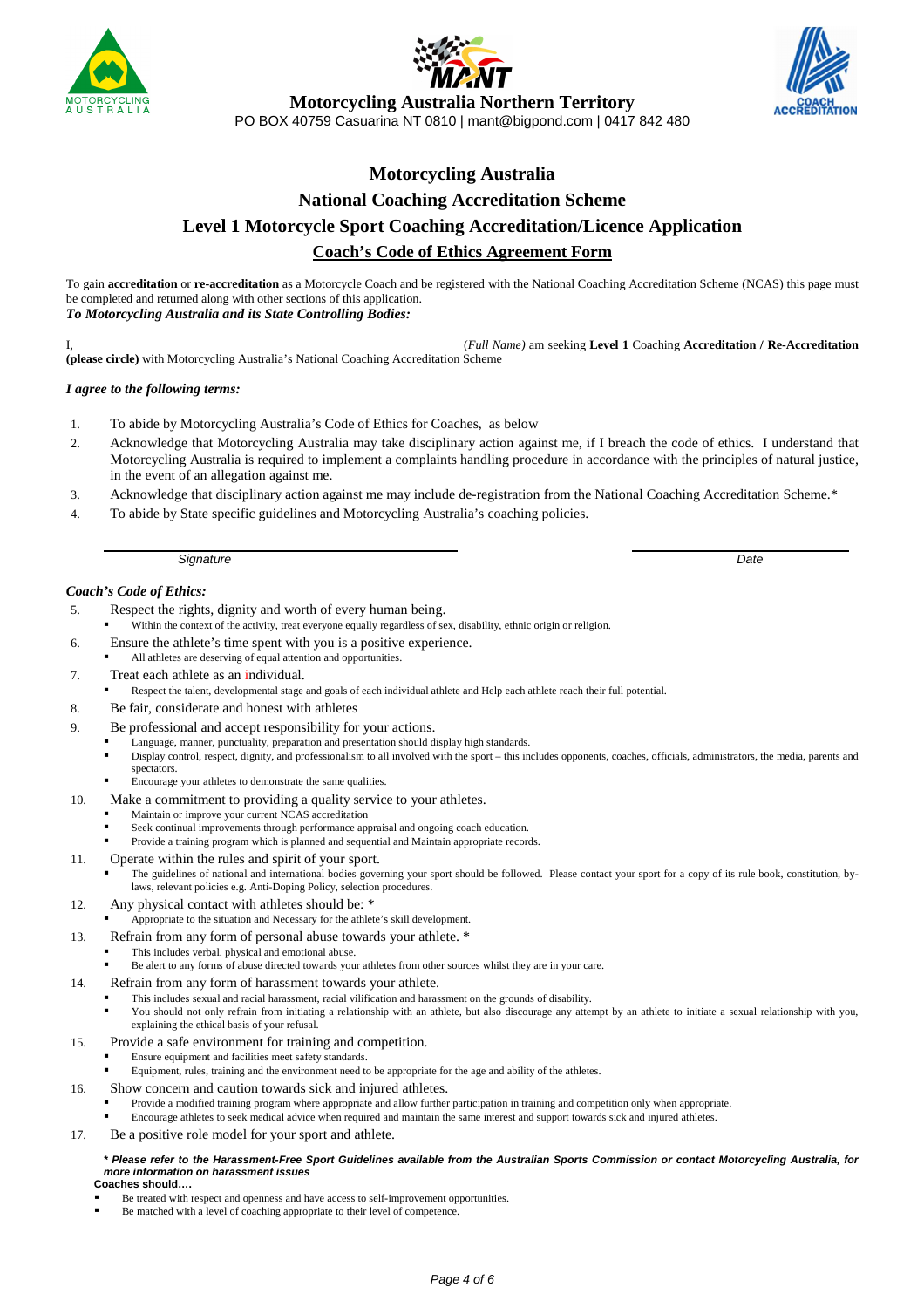





**Motorcycling Australia Northern Territory** 

PO BOX 40759 Casuarina NT 0810 | mant@bigpond.com | 0417 842 480

### **LICENCE / MEMBERSHIP APPLICANT DECLARATION**

**WARNING! THIS IS AN IMPORTANT DOCUMENT WHICH AFFECTS YOUR LEGAL RIGHTS AND OBLIGATIONS, PLEASE READ IT CAREFULLY AND DO NOT SIGN IT UNLESS YOU ARE SATISFIED YOU UNDERSTAND IT.** 

#### **1. I THE UNDERSIGNED (see below): [Insert Name]**

**HEREBY APPLY** for a Motorcycling Australia Limited ("MA") licence and membership. **IN CONSIDERATION OF** my license / membership application being accepted, I acknowledge and agree that:

 **\_\_\_\_\_\_\_\_\_\_\_\_\_\_\_\_\_\_\_\_\_\_\_\_\_\_\_\_\_\_\_\_\_\_\_\_\_\_\_\_\_\_\_\_\_\_\_\_\_\_\_\_\_** 

#### **2. DEFINITIONS** In this declaration:

- a) "**Claim"** means and includes any action, suit, proceeding, claim, demand, damage, cost or expense however arising including but not limited to negligence but does not include a claim against a Motorcycling Organization under any right expressly conferred by its constitution or regulation;
- 
- b) **"MA"** means Motorcycling Australia Limited;<br>c) **"State Controlling Body" (SCB)** means a state or territory<br>motorcycling association affiliated as a member of MA;
- d) "**Motorcycling Activities"** means performing or participating in any capacity in any authorised or recognised Motorcycling Organisation event, meeting or activity;
- e) "**Motorcycling Organisation"** means and includes MA, and the MA members (including the SCBs and affiliated clubs) and where the context so permits, their respective directors, officers, members, servants or agents.

**3. MEMBERSHIP**  If my license / membership application is accepted I will be a member of MA. I acknowledge my membership will be deemed to be accepted upon my participation in Motorcycling Activities and I acknowledge that I will be bound by and agree to comply with the constitutions, regulations and policies of the Motorcycling Organisations of which I become a member

# **4. ACKNOWLEDGMENT OF RISKS, DANGERS & OBLIGATIONS**

- **I ACKNOWLEDGE** that:<br>a) Motorcycling Activi Motorcycling Activities are dangerous and that by engaging in the sport (whether as a competitor, recreational rider, coach, official or media) at the Meeting I take and am exposed to certain risks and dangers and am under certain obligations as follows:
- i) that I may be injured, physically or mentally, and may be killed;<br>ii) that my machinery or equipment may be damaged. It that my machinery or equipment may be damaged, lost or destroyed;
- iii) that competitors may ride dangerously or with a lack of skill;<br>iv) that track or event conditions may be hazardous and r
- that track or event conditions may be hazardous and may vary
- without warning or predictability;<br>v) that organisers, officials, landowners/track operators and any agents or representatives of those in charge of meetings are frequently obliged to make decisions under pressure of time/or events;
- vi) that any policy of insurance of or in respect of my life or physical or mental health may be voided;
- vii) that there may be no or inadequate facilities for treatment or transport of me if I am injured;
- viii) that I have an obligation to myself and to others to act safely and within the rules and regulations of MA;
- b) the Motorcycling Organisations, do not make any warranty that the services associated with the provision of the Motorcycling Activities by them to me will be provided with due care and skill or that any materials provided in connection with the services will be fit for the purpose for which they are supplied; and
- c) to the extent that any warranty is implied it is excluded to the full extent permitted by law.
- d) I have voluntarily read and understood this warning and accept and assume the inherent risks in participating in Motorcycling Activities.

#### **5. WARNING UNDER THE Australian Consumer and Fair Trading Act 2012 (Vic)**

**Under the provisions of the Australian Consumer and Fair Trading Act 2012 (Vic) several conditions are implied into contracts for the supply of certain goods and services. These conditions mean that the supplier named on this form is required to ensure that the recreational services it supplies to you are:** 

**- rendered with due care and skill;** 

**- as fit for the purpose for which they are commonly bought as it is reasonable to expect in the circumstances; and** 

**Under section 22N of the Australian Consumer and Fair Trading Act 2012 (Vic) the supplier is entitled to ask you to agree that these conditions do not apply to you. If you sign this form, you will be agreeing that your rights to sue the supplier under the Australian Consumer Law and Fair Trading Act 2012 (Vic) if you are killed or injured because the services were not rendered with due care and skill or they were not reasonably fit for their purpose, are excluded, restricted or modified in the way set out in this form.** 

**NOTE: The change to your rights, as set out in this form, does not apply if your death or injury is due to gross negligence on the supplier's part. "Gross negligence" is defined in Regulation 5 of the Australian Consumer Law and Fair Trading Regulations 2012 (Vic).** 

**For the purposes of the clause 5, "the Supplier" shall mean and include the Motorcycling Organisations** 

#### **6. INDEMNITY AND RELEASE**

**IN CONSIDERATION** of both MA and my SCB accepting my licence / membership application, I, to the full extent permitted by

- law: a) **INDEMNIFY AND WILL KEEP INDEMNIFIED** the Motorcycling
- Organisations and each of them in the following manner: i) that I participate in Motorcycling Activities at my sole risk and responsibility;
- ii) that I accept the venues at which Motorcycling Activities are conducted as they stand with all or any defects hidden or exposed;
- iii) that I indemnify and hold harmless the Motorcycling Organisations, against any actions, costs, losses or claims which may be made by me or on my behalf for or in respect of or arising out of my death or any injury loss or damage caused to me or my equipment whether caused by negligence, breach of contract or in any other manner whatsoever.
- b) **RELEASE AND WILL RELEASE** the Motorcycling Organisations from all liability to me for any claim, loss, damage, cost or expense (whether arising under statute, from negligence, personal injury, psychological trauma, death, property damage or infringement of third party rights or otherwise) that arises as a result of any act, matter or thing done, permitted or omitted to be done by me or which is in any way connected with my presence at or involvement
- in a Motorcycling Activity. **7.** The release and indemnity provided by me in this declaration is in addition to, and will not in any way limit the application of, the conditions of sale attaching to tickets, conditions of entry, conditions of credentials or any other applicable terms or conditions in respect of any Motorcycling Activity.
- **8.** A term of this release and indemnity will not apply where the term contravenes the law of the relevant jurisdiction under which any legal action is legitimately taken however such terms are severable and do not invalidate the remaining terms.

#### **9. MEDICAL**

 I declare that I am and must continue to be medically and physically fit and able to participate in Motorcycling Activities. I will immediately notify MA in writing via my SCB of any change to my fitness and ability to participate. I understand and accept the Motorcycling Organisations will continue to rely upon this declaration as evidence of my fitness and ability to participate.

**10.** I acknowledge and agree that if required, the Motorcycling Organisations (or any of them) may arrange medical or hospital treatment (including ambulance transportation) for me. I authorise such actions being taken by the Motorcycling Organisations and agree to meet all costs associated with such action. I understand it is compulsory for me to have ambulance insurance in some form and I accept responsibility for the cost of ambulance transportation, ambulance cover and further agree to maintain ambulance cover during the term of my license / membership.

#### **11. PRIVACY**

MA, my SCB use and disclose personal information for the purposes of<br>conducting and administrating Motorcycling Activities and other related<br>activities, including for identifying participants, recording results and providi personal information in accordance with its privacy policy. MA may share your information with third parties as required by law, and including but not limited to disclosing your personal information for the purpose of administering Motorcycling Activities. The MA privacy policy contains information about how to access and correct personal information held by MA or how to make a complaint. Applications or services may be rejected if requested information is not provided. In certain circumstances, your information may be disclosed overseas, for example, to FIM. Contact information and a copy of MA's privacy policy is available on our website at www.ma.org.au/.

#### **12. PERSONAL HEALTH INFORMATION**

 I hereby agree with MA and the SCB that in consideration for my membership / licence application being accepted that MA and the SCB may receive, collect, store and use personal health information about me in the manner set out below:

- a) **I ACKNOWLEDGE** that:
- i) If I am injured, become ill or die at or following any Motorcycling Activity the parties providing first aid services at the relevant activity, in addition to any hospital at which I am treated, (together "**my Carers**") will have health related information about me in their possession, power and control relating to me which is subject to obligations imposed by the Privacy Act ("**my Information**") and the Privacy Act is intended to protect my personal information;
- MA and my SCB wish to collect my Information for purposes that include their risk management programs, evaluating and improving the safety of Motorcycling Activities and generally to reduce the risks to persons engaged in motorcycle sport; and iii) It is reasonable for MA and my SCB to collect, store, use and
- disclose my Information in accordance with clause 12(a)(i) above and in the manner set out in clause 12(b).
- b) **IN CONSIDERATION** of my membership / licence application being accepted I consent and agree that MA and my SCB:
- i) may collect and store any of my Information, including obtain my Information from third parties including my Carers;
- may use any information collected in accordance with this clause for any purpose consistent with creating safer competition in motorcycle sport and events held by or in conjunction with MA, my SCB, or with an MA or SCB permit; and
- iii) may disclose my Information to third parties provided such disclosure is reasonably intended to be used for the purpose of improving safety at events held by or in conjunction with MA, or with an MA permit provided any such information is held by MA or my SCB in accordance with the MA Privacy Policy.
- I irrevocably authorise MA and my SCB and hereby appoint MA and my SCB as my lawful attorneys to collect from my Carers, and I hereby direct my Carers to provide to MA or my SCB upon request being made by MA or my SCB, any of my Information including but not limited to any information concerning any incident or event causing or contributing to or resulting from any injury, illness or death to me, the details of any diagnosis and prognosis provided to me by my Carers (or any party with the knowledge of any of my Carers), and any other matter to the knowledge of my Carers that might reasonably be considered to be requested by MA or my SCB for the purpose of improving safety at MA and SCB events.

#### **13. POLICIES AND REGULATIONS**

 I acknowledge, understand and agree that it is a condition of my membership that I agree to be bound by, and subject to, the rules, regulations and jurisdiction of MA and my SCB as amended from time to time. Copies of all MA rules, policies and regulations are available by contacting the MA office.

All participants are bound by the MA anti doping policy and thus understand they may be subject to drug testing. Testing understand they may be subject to drug testing. Testing conducted by the Australian Sports Anti-Doping Authority (ASADA) is in accordance with the ASADA Act and the National Ant-Doping Scheme. This involves the taking of a sample (any human biological fluid or tissue whether alive or otherwise, or any human breath) for the purpose of detecting the use of a Prohibited Drug or Doping Method. Any participant infringing MA's policy or refusing a drug test may be disqualified or otherwise dealt with in accordance with the terms of the anti-doping policy.

**15. EXECUTION** I THE UNDERSIGNED STATE THAT I HAVE READ AND UNDERSTOOD THIS DECLARATION (INCLUDING THE WARNING, INDEMNITY AND RELEASE) AND AGREE TO THE TERMS AND CONDITIONS AS STATED.

| <b>SIGN</b> | INDEMNITY AND RELEASE) AND AGREE TO THE TERMS AND CONDITIONS AS STATED. |                   |             |  |
|-------------|-------------------------------------------------------------------------|-------------------|-------------|--|
|             | <b>NAME (PRINT):</b>                                                    | <b>SIGNATURE:</b> | <b>DATE</b> |  |
| HERE        | <b>PASSENGER (PRINT):</b>                                               | <b>SIGNATURE:</b> | <b>DATE</b> |  |
|             |                                                                         |                   |             |  |

#### **16. THIRD PARTY INDEMNITY WHERE PARTICIPANT IS UNDER 18 YEARS OF AGE**

**/WE \_\_\_\_\_\_\_\_\_\_\_\_\_\_\_\_\_\_\_\_\_\_\_\_\_\_\_\_\_\_\_\_\_\_\_\_\_\_\_\_\_\_\_\_\_\_\_\_\_\_\_\_\_\_\_\_\_\_\_\_\_\_\_\_\_\_\_\_\_\_\_** being the parents or guardians of the person named in Clause 1 (hereinafter called "the entrant") **HEREBY ACKNOWLEDGE:**  a) I/we have read the whole of this document and understand it; b) I/we consent to the applicant becoming a member of MA and the relevant SCB and participating in Motorcycling Activities; AND c) I/we are aware of the risks dingers and obligations set out in Clause 3 above; d) live acknowledge that the applicant is bound by and subject to the rules and policies of MA and the relevant SCB, including, without limitation, the MA anti-doping poli

.<br>17. IN CONSIDERATION of the applicant being accepted as a member IWE HEREBY INDEMNIFY AND RELEASE the Motorcycling Organisations in the same manner and to the same effect as if IWE were the applicant and agree<br>to persona

| <b>MGUARDIAN:</b><br><b>PAREM</b> | <b>SIGNATURE</b> | DATE:       |
|-----------------------------------|------------------|-------------|
| PASS.<br>`UARDIAN.                | <b>SIGNATURE</b> | <b>DATE</b> |